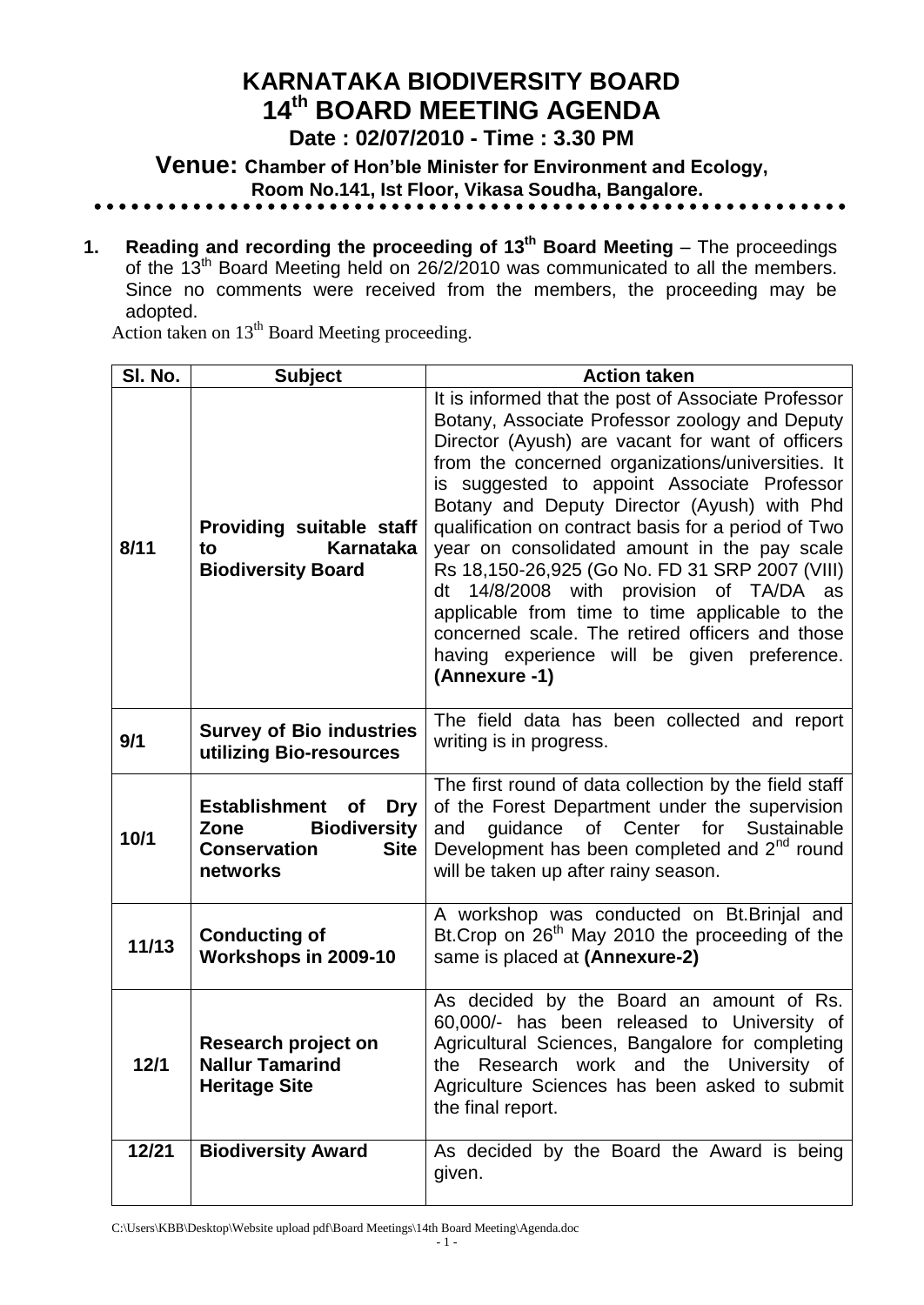| 12/22  | <b>Protection of Mangroves</b>                                                                               | The matter has been referred to Principal Chief<br>Conservator of Forests and report from PCCF is                                                                                                                                                                                                                                                                                                                                                                                                                                                                                                             |  |  |  |
|--------|--------------------------------------------------------------------------------------------------------------|---------------------------------------------------------------------------------------------------------------------------------------------------------------------------------------------------------------------------------------------------------------------------------------------------------------------------------------------------------------------------------------------------------------------------------------------------------------------------------------------------------------------------------------------------------------------------------------------------------------|--|--|--|
| 13/1   | financial<br><b>Providing</b><br>assistance to Eco-watch<br>Programme                                        | awaited.<br>As decided by the Board an amount of Rs.1.00<br>lakh was released to Chairman, Eco-watch as a<br>contribution for spreading the biodiversity<br>conservation message in North Karnataka                                                                                                                                                                                                                                                                                                                                                                                                           |  |  |  |
| $13/2$ | financial<br><b>Providing</b><br>assistance to Karnataka<br>Paramprika<br>Grameena<br>Vydya Parishath, Gadag | As decided by the Board an amount of Rs.<br>25,000/- was released to Karnataka Grameena<br>Paramprika Vydya<br>Parishath,<br>for<br>Gadag<br>conducting the Awareness Training programme<br>for Rural Traditional Vydyas.                                                                                                                                                                                                                                                                                                                                                                                     |  |  |  |
| $13/3$ | Field study on Cultural<br><b>Biodiversity in Karnataka</b>                                                  | Action has been taken as decided by the Board                                                                                                                                                                                                                                                                                                                                                                                                                                                                                                                                                                 |  |  |  |
| $13/5$ | <b>Conducting Consultative</b><br><b>Meeting on Biodiversity.</b>                                            | One day consultative Meeting on Biodiversity<br>conservation<br>was<br>conducted<br>by<br>inviting<br>Environmentalists, Govt. officers, Scientists and<br>others on 5/4/2010. The proceedings of the<br>same is placed at Annexure-3.                                                                                                                                                                                                                                                                                                                                                                        |  |  |  |
| 13/6   | Declaring Ambargudda<br>as Heritage Site                                                                     | As decided by the Board proposal after<br>clearance from Expert Committee has been<br>submitted<br>to Government<br>to<br>declare<br>Ambargudda as Heritage Site under Biological<br>Diversity Act 2002.                                                                                                                                                                                                                                                                                                                                                                                                      |  |  |  |
| $13/7$ | <b>Conducting</b><br>meeting of<br><b>Biodiversity</b><br><b>Management Committee</b><br>members             | Arrangements are being made to conduct a<br><b>Biodiversity</b><br>meeting<br>of<br>Management<br>Sirsi, Mangalore, Bellary,<br>Committees<br>at<br>Shimoga in the month of August 2010 through<br>the Deputy Conservator of Forests (Social<br>Forestry) who are nodal officers.                                                                                                                                                                                                                                                                                                                             |  |  |  |
| 13/10  | Seminar on<br><b>Environmental Impact on</b><br><b>Biodiversity.</b>                                         | As decided by the Board an amount of<br>Rs.30,000<br>was<br>released<br>to<br><b>Bangalore</b><br>University to conduct one day seminar on<br>Environmental Impact on Biodiversity.                                                                                                                                                                                                                                                                                                                                                                                                                           |  |  |  |
| 13/11  | Bt. Brinjal - Bt. Crop                                                                                       | In response to our letter the University of<br>Agricultural Sciences, Dharwad has informed<br>that permission was taken from Dept. of Bio<br>technology, Govt. of India for conducting<br>research of Bt. Brinjal. The Mahyco has<br>informed that they have not violated any<br>provisions of the Biological Diversity Act 2002.<br>The National Biodiversity Authority vide their<br>letter dated 19/4/2010 has informed that the<br>matter is being examined and they will give their<br>comments in due course, after getting some<br>clarification from University of Agricultural<br>Sciences, Dharwad. |  |  |  |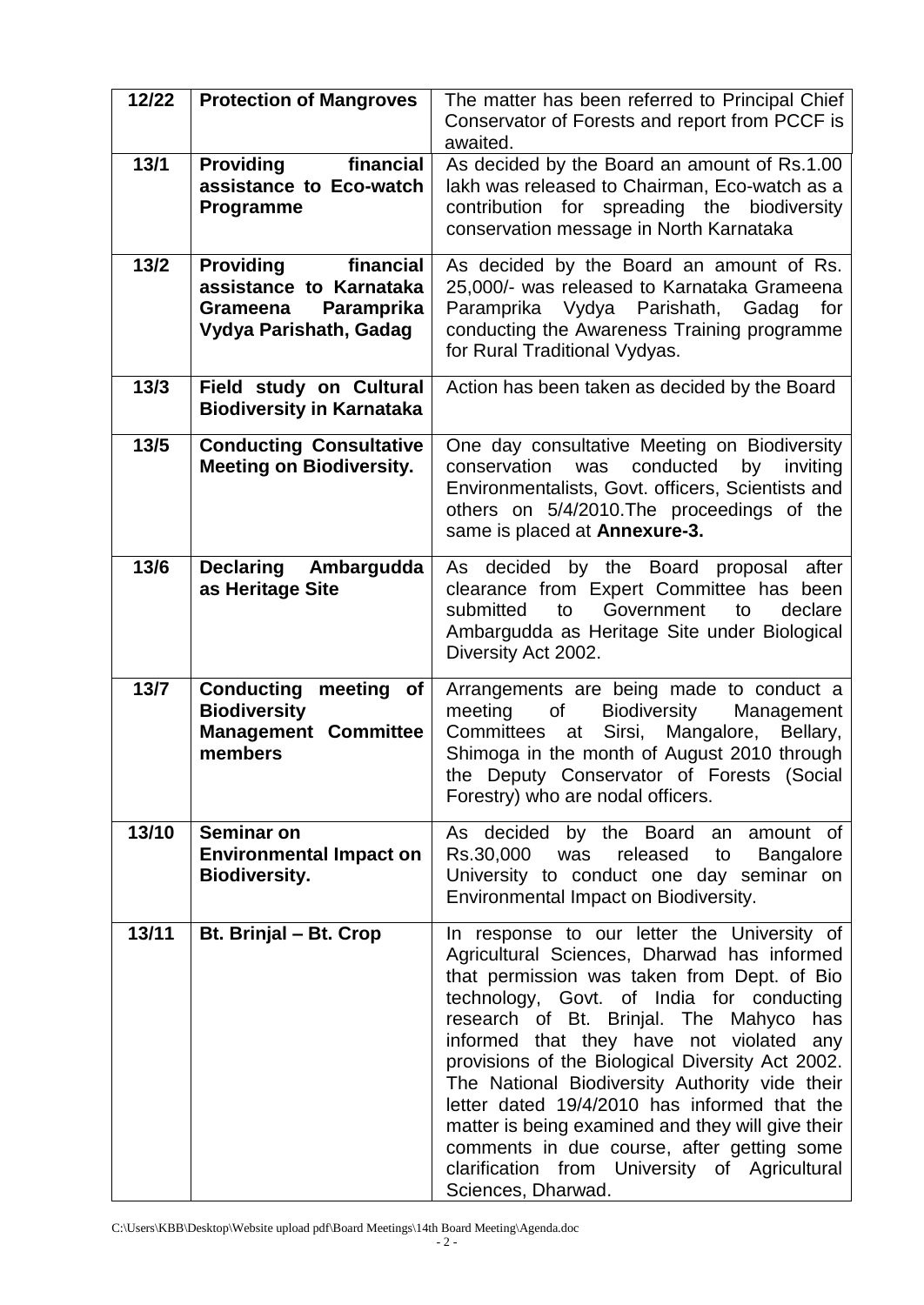| It is stated that as per Biological Diversity Act<br>2002 section 5 the provision of Section 3 & 4 are<br>not applicable to collaborative research projects<br>involving transfer or exchange of Biological<br>resources. This is applicable to those research<br>works which satisfies the following conditions.<br>a. conform to the policy guidelines issued by<br><b>Central Government.</b><br>b. has approval by the Central Government.                                                                                                                                                                                                             |
|------------------------------------------------------------------------------------------------------------------------------------------------------------------------------------------------------------------------------------------------------------------------------------------------------------------------------------------------------------------------------------------------------------------------------------------------------------------------------------------------------------------------------------------------------------------------------------------------------------------------------------------------------------|
| As per guidelines issued by Government of India<br>(So No 1911 E) vide Notification dt 8/11/2006 of<br>MoEF. The Collaborative Research projects shall<br>have to be approved by the concerned Ministry /<br>Department of State or the Central Government.<br>A copy of the approval along with all relevant<br>details shall be sent to National Biodiversity<br>Authority.                                                                                                                                                                                                                                                                              |
| The permission of National Biodiversity Authority<br>or the State Biodiversity Board are not required<br>as per the Biological Diversity Act 2002 and<br>according to guidelines only intimation to National<br>Biodiversity Authority is need.                                                                                                                                                                                                                                                                                                                                                                                                            |
| In case the University of Agricultural Sciences,<br>informed<br><b>Dharwad</b><br>has<br>not<br>the<br>National<br>Biodiversity Authority then it amounts to illegal<br>action on the part of University of Agricultural<br>Sciences, Dharwad. But the same cannot be<br>stated as illegal under the act. However the<br>matter is under consideration of National<br><b>Biodiversity Authority.</b>                                                                                                                                                                                                                                                       |
| Therefore it is suggested to await the response<br>from National Biodiversity Authority. It is also<br>stated that there is a moratorium by Government<br>of India on commercialization of Bt. Brinjal.<br>Further action may be taken after the decision<br>and response of National Biodiversity Authority in<br>this case.                                                                                                                                                                                                                                                                                                                              |
| In the meanwhile the Board may form its opinion<br>on Bt.Brinjal / Bt.crop in general, as far as it<br>affects the local/Traditional crop varieties. The<br>Bt.Crop/Genetically Modified Crop should not be<br>encouraged at the cost of the local / Traditional<br>Varieties which have been conserved and grown<br>by farmers since thousands of years. Instead of<br>Cost and yield the effect on human health and<br>the aspect of contamination to other crop / living<br>beings should be given more importance.<br>(Annexure-4)<br>The<br>Environmental<br>Support<br>Groups has been asked to give a power point<br>presentation before the board. |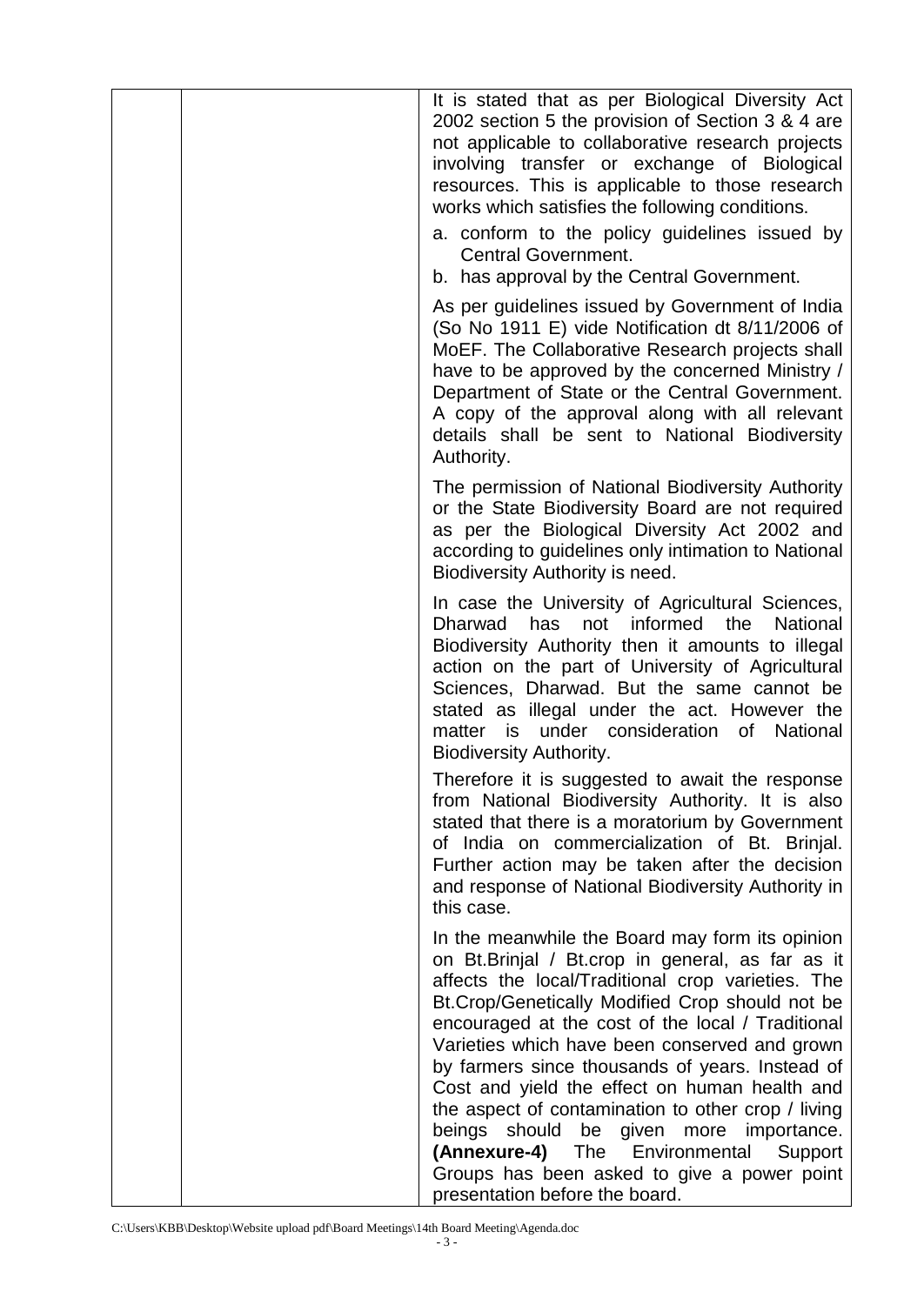| 13/12 | <b>Vegetation Mapping by</b><br><b>Forest Survey of India</b>                                                                           | As desired by the Board the matter of loss of<br>forest cover in Karnataka has been referred to<br>Principal Chief Conservator of Forests. The reply<br>is awaited.                                                                                                                                                                                                                                                                                                                                                                                                                                                                                                                                                                                                                                   |
|-------|-----------------------------------------------------------------------------------------------------------------------------------------|-------------------------------------------------------------------------------------------------------------------------------------------------------------------------------------------------------------------------------------------------------------------------------------------------------------------------------------------------------------------------------------------------------------------------------------------------------------------------------------------------------------------------------------------------------------------------------------------------------------------------------------------------------------------------------------------------------------------------------------------------------------------------------------------------------|
|       |                                                                                                                                         | <b>New Subjects</b>                                                                                                                                                                                                                                                                                                                                                                                                                                                                                                                                                                                                                                                                                                                                                                                   |
| 14/1  | Removal of some species<br>purview<br>the<br><b>of</b><br>from<br><b>Biological</b><br><b>Diversity</b><br>Act<br>2002 under Section-40 | The<br>Environmental<br>Support<br>Group<br>had<br>that<br>submitted<br>representation,<br>stating<br>a<br>India<br>of<br><b>Notification</b><br>vide<br>dt<br>Government<br>26/10/09<br>ordered<br>that<br><b>of</b><br>provisions<br>has<br>Biological Diversity Act 2002 shall not apply to<br>190 species provides that they are traded as<br>this<br>commodities.<br>In.<br>connection<br>the<br>Environmental Support Group has stated that<br>some of the species are threatened species in<br>the list of 190 species. This need to<br>be<br>reexamined by Government of India.<br>The<br>Government will be requested to refer the matter<br>to Government of India to reexamine the same<br>in the interest of conservation of those species.<br>The board may give consent. (Annexure- 5). |
| 14/2  | <b>Instituting Award for Agro</b><br><b>Biodiversity and Animal</b><br><b>Diversity</b>                                                 | It<br>suggested to institute<br>is<br>the following<br>additional Award to encourage the conservation<br>of local / Traditional verities of agricultural and<br>animal Biodiversity.                                                                                                                                                                                                                                                                                                                                                                                                                                                                                                                                                                                                                  |
|       |                                                                                                                                         | 1.Agro Biodiversity Award1 for Cereals crops.<br>1 for Vegetables crops<br>1 for fruit crops.                                                                                                                                                                                                                                                                                                                                                                                                                                                                                                                                                                                                                                                                                                         |
|       |                                                                                                                                         | For outstanding work in conserving local traditional<br>Agriculture and Horticulture crop Variety.                                                                                                                                                                                                                                                                                                                                                                                                                                                                                                                                                                                                                                                                                                    |
|       |                                                                                                                                         | 2. Animal Biodiversity Award 1 for conserving<br>and developing the local breed.                                                                                                                                                                                                                                                                                                                                                                                                                                                                                                                                                                                                                                                                                                                      |
|       |                                                                                                                                         | The above awards will be given in addition to the<br>Biodiversity Award already instituted for conserving<br>the biodiversity in general.                                                                                                                                                                                                                                                                                                                                                                                                                                                                                                                                                                                                                                                             |
| 14/3  | <b>Declaring Heritage Sites</b>                                                                                                         | The Expert Committee was formed by the<br>Government on Heritage sites. The following<br>proposals were placed before the Expert<br>Committee. In the meeting held on 7/6/2010.<br>The Expert Committee after detailed discussion<br>recommended the following to declare the same<br>as Biodiversity Heritage site.<br>1. Netrani Island, U. K. District<br>2. GKVK Campus, Bangalore<br>3. Hogrekhan, Chicmagalore District                                                                                                                                                                                                                                                                                                                                                                         |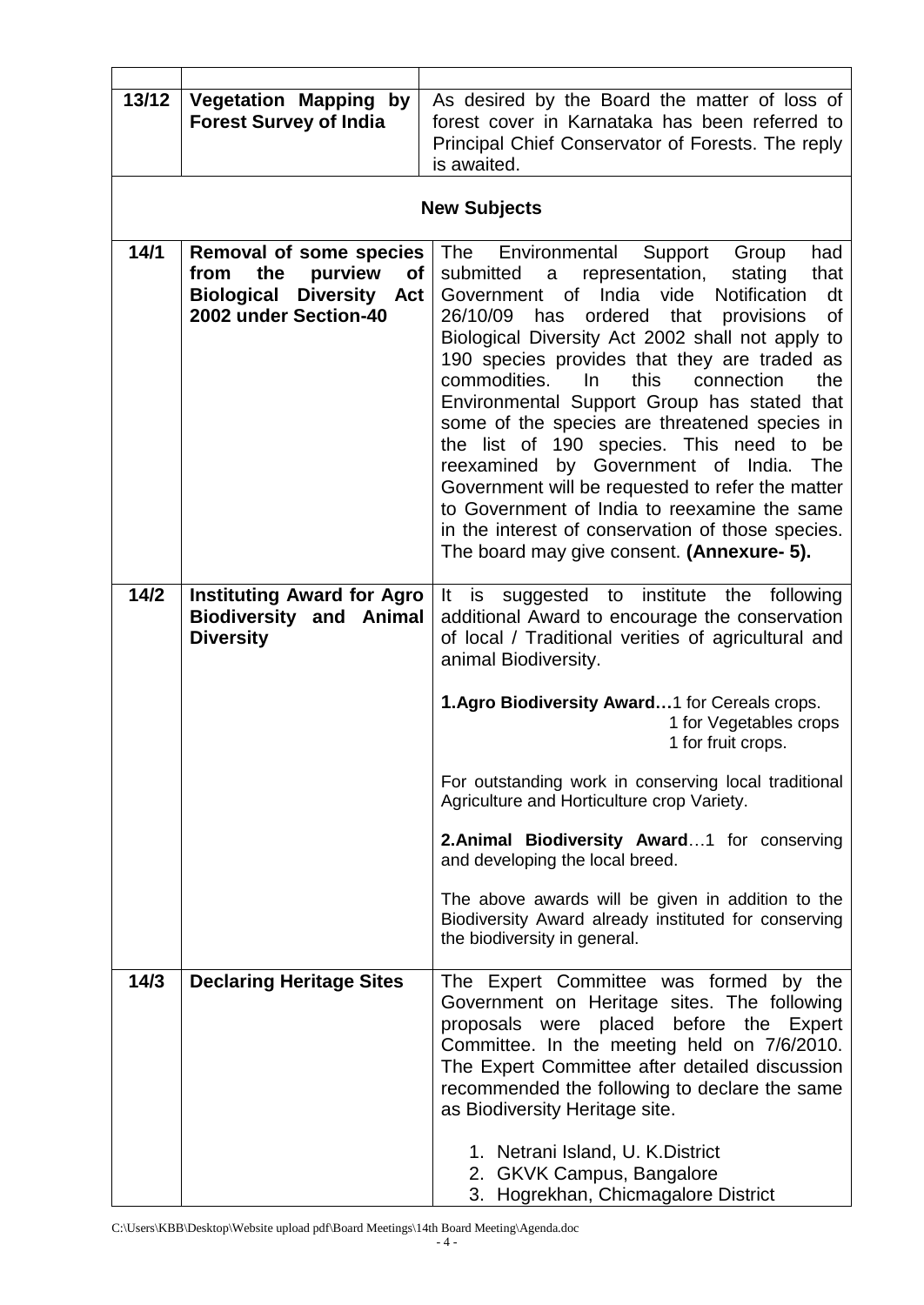|      |                                                                    | 4. Ambargudda, Shimoga District.                                                                                                                                                                                                                                                                                                                                                                                                                                                                                                                                                                              |  |  |  |  |
|------|--------------------------------------------------------------------|---------------------------------------------------------------------------------------------------------------------------------------------------------------------------------------------------------------------------------------------------------------------------------------------------------------------------------------------------------------------------------------------------------------------------------------------------------------------------------------------------------------------------------------------------------------------------------------------------------------|--|--|--|--|
|      |                                                                    | In case of Ambargudda a preliminary notification<br>is to be issued by the Government where as in<br>other 3 cases final notification is to be issued.<br>The proceeding of Expert Committee meeting is<br>placed at (Annexure-6). The Board may accept<br>the Expert Committee report and recommend to<br>Government to take further action.                                                                                                                                                                                                                                                                 |  |  |  |  |
| 14/4 | <b>Heritage Site Management</b><br><b>Rules</b>                    | As per Section 37(2) of Biological Diversity Act<br>2002 the State Government in consultation with<br>Central Government has to frame rules for<br>management and conservation of Heritage<br>Sites. Accordingly draft Management Rules on<br>Heritage Site has been prepared and was<br>placed for consideration and suggestions of<br>Heritage Site.<br>Expert Committee on<br>The<br>committee<br>detailed<br>had<br>discussion<br>and<br>be<br>recommended the<br>These<br>same.<br>will<br>submitted to the Government to notify the same<br>after consultation with Central Government.<br>(Annexure-7) |  |  |  |  |
| 14/5 | <b>Declaration</b><br>of<br><b>Heritage</b><br><b>Trees</b>        | There are representations stating that in various<br>parts of the state there are exceptional trees<br>historical<br>significance,<br>with<br>high<br>value,<br>outstanding specimen, oldest and largest trees,<br>the trees of distinctive informs. These trees need<br>to be protected from human interference and<br>threats. It is suggested to provide protection to<br>these trees with some incentive to the owner of<br>the trees in case these are on private lands.                                                                                                                                 |  |  |  |  |
|      |                                                                    | Accordingly a draft on Karnataka Preservation of<br>Heritage Trees Rules 2010 is prepared and<br>placed for consideration. The same has been<br>deliberated by the Expert Committee. So that<br>same is needed to be sent to the government for<br>issuing Government order under<br><b>Biological</b><br>Diversity Act 2002 under section 63 (2 i)<br>(Annexure-8).                                                                                                                                                                                                                                          |  |  |  |  |
| 14/6 | Accounts for 2009-10                                               | The Accounts for 2009-10 is prepared and<br>placed at (Annexure- 9). The same has to be<br>submitted to Accountant General Karnataka for<br>audit after a resolution of the Board.                                                                                                                                                                                                                                                                                                                                                                                                                            |  |  |  |  |
| 14/7 | <b>TDS</b><br><b>Payment</b><br>through<br><b>Internet Banking</b> | It is referred that the present system of filing the<br>Tax returns and Tax payment is changed as per<br>instruction of Income Tax Department. The Tax<br>is being paid through E-Tax. This is brought to<br>the notice of the Board.                                                                                                                                                                                                                                                                                                                                                                         |  |  |  |  |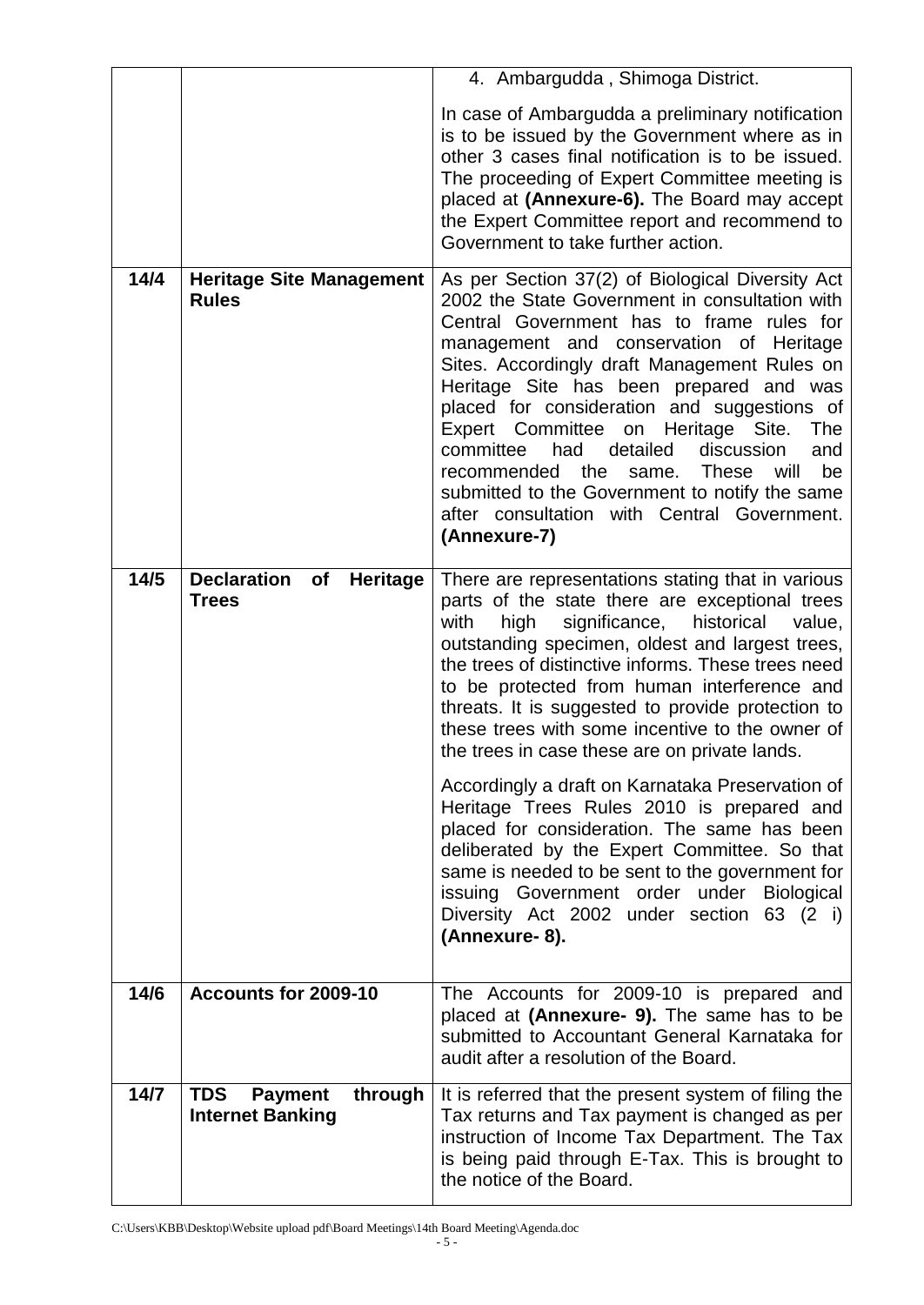| 14/8  | <b>Protection of Estuaries</b>                                                           | It is stated that there are several Estuaries which<br>are highly productive eco-system. These are<br>threatened due to high interference, pollution<br>etc. In order to protect the Estuaries and<br>conserve the Biodiversity of Estuaries some<br>measures are required. It is proposed to identify<br>such Estuaries through College of Fisheries,<br>and declare<br>some<br>Mangalore<br>important<br>estuaries as Heritage Site. The<br>Board is<br>requested to approve the same. The college of<br>fisheries has given a project proposal. This may<br>be approved.                                                                                                                                                                                                                                                                                                                                                                                                                                                                      |
|-------|------------------------------------------------------------------------------------------|--------------------------------------------------------------------------------------------------------------------------------------------------------------------------------------------------------------------------------------------------------------------------------------------------------------------------------------------------------------------------------------------------------------------------------------------------------------------------------------------------------------------------------------------------------------------------------------------------------------------------------------------------------------------------------------------------------------------------------------------------------------------------------------------------------------------------------------------------------------------------------------------------------------------------------------------------------------------------------------------------------------------------------------------------|
| 14/9  | <b>Preparation</b><br>of<br>documentary film                                             | The National Biodiversity Authority has informed<br>that the Conference of Parties (CoP) is being<br>held in Japan in 2010 October and in 2012 the<br>CoP will be held in India. The National<br>Biodiversity Authority has suggested to prepare<br>some material to display in the Conference<br>which will be attended by delegates from 192<br>countries. It is necessary to showcase some<br>important achievements on the implementation<br>of Biodiversity act and rules. The action on<br>Conservation and Management of Biodiversity<br>stake<br>holders needs<br>be<br>by various<br>to<br>highlighted.<br>In this respect it is proposed to<br>prepare documentation film on biodiversity<br>available in Karnataka giving emphasis on<br>eco-systems, Local and Traditional<br>various<br>verities, Traditional Knowledge, Preparation of<br>People's Biodiversity Registers, Process in<br>formation<br>of<br><b>Biodiversity</b><br>Management<br>Committees and Heritage Sites, Board may give<br>its consent to prepare the same. |
| 14/10 | <b>Conference of</b><br><b>Biodiversity Management</b><br><b>Committees in Bangalore</b> | On the advice of the Co-chairperson it is<br>arrange a Conference<br>proposed to<br>0f<br>Biodiversity Management Committees of the<br>state by calling the Chairperson, Secretaries and<br>other members of Biodiversity Management<br>Committees. The Conference will be arranged in<br>Banquet hall of Vidhana soudha. Around 300<br>Biodiversity Management Committee members<br>@ 10 members from each district will be invited.<br>Some scientists working on Biodiversity of<br>Agriculture, Horticulture, Forestry, Medicinal<br>Plants, Animal Diversity etc will be invited in<br>addition to<br>officers<br>from<br>some<br>various<br>400<br>will<br>be<br>department.<br><b>There</b><br>around<br>participants. The conference will be arranged in<br>the 3rd week of August 2010.                                                                                                                                                                                                                                                 |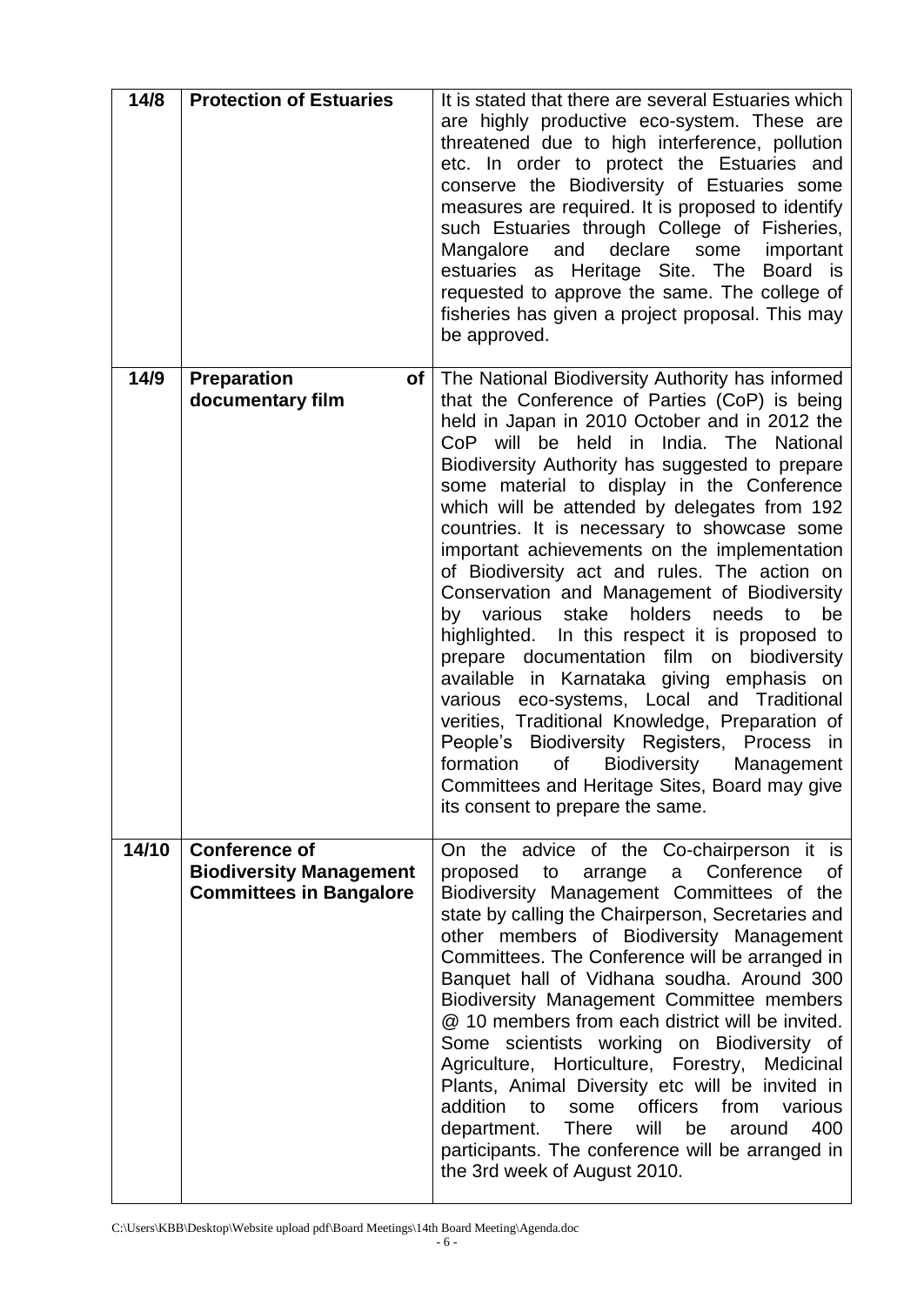|       |                                                           | Appropriate expenditure may be as below:<br>(Rs. in lakhs)<br>1. Journey fair to BMC Members1.20<br>3. Honararium for PPT presentation0.10<br>4. Other Expenditure or decoration etc 0.10<br><b>Rs.1.70</b><br>This is required for vide publicity of various<br>aspects of Biodiversity and the needs for its<br>conservation and to clarify the Roles and<br>responsibilities<br>various<br>stakeholders,<br>of<br>Biodiversity Management Committees so that<br>participation can<br>their<br>make Biodiversity<br>Conservation people's movements. The Board is<br>requested to approve the proposal.                                                                                                                                                                                                                                                                                                                                                                                                                                                                                                                                                                                                                                                                                            |
|-------|-----------------------------------------------------------|------------------------------------------------------------------------------------------------------------------------------------------------------------------------------------------------------------------------------------------------------------------------------------------------------------------------------------------------------------------------------------------------------------------------------------------------------------------------------------------------------------------------------------------------------------------------------------------------------------------------------------------------------------------------------------------------------------------------------------------------------------------------------------------------------------------------------------------------------------------------------------------------------------------------------------------------------------------------------------------------------------------------------------------------------------------------------------------------------------------------------------------------------------------------------------------------------------------------------------------------------------------------------------------------------|
| 14/11 | <b>Conducting workshop on</b><br><b>Agro Biodiversity</b> | The Agriculture Biodiversity is very important for<br>the survival of human beings. Large number of<br>farmers are conserving and growing important<br>local/Traditional varieties of various food crops.<br>This is happenings since time immemorial, the<br>spread incoming of hybrids and Geneticaly<br>modified Crop / Bt. Crop is posing serious threat<br>of extinction of local / Traditional varieties. In<br>order to popularize the message of conservation<br>of the local / Traditional varieties, it is proposed<br>to conduct a workshop titled "Workshop on<br>Agro Biodiversity Heritage Sites" This will be<br>done by inviting Agriculture, Animal Scientists<br>and farmers from various districts / institutions<br>for discussion on various aspects of Local /<br>Traditional Agro biodiversity and need ways for<br>its conservation. Proposals for declaring certain<br>areas / pocket as Agro Biodiversity Heritage Site<br>under Biological Diversity Act 2002 will be called<br>for. There will be discussion on incentive needed<br>to conserve the local varieties and protect the<br>same from extinction. The workshop will be<br>conducted in Arnaya Bhavan, Conference hall<br>an amount of Rs.40,000/- is required. The Board<br>is requested to approve the same. |
| 14/12 | <b>Amendment to Karnataka</b><br>Tree preservation Act.   | communication<br>received<br>from<br>is<br>A<br>Environmental Support Group in which<br>they<br>stated<br>that Forest Department<br>has<br>have<br>prepared a proposal to amend the Karnataka<br>Tree Preservation Act by removing 41 species of<br>trees from the purview of the Act. As a result of<br>the amendment permission of Tree officers will<br>not be required to cut those trees. This is being<br>done to avoid the harassment to the people by<br>the officials when they asked the department for<br>permission to cut the trees. This matter needs to                                                                                                                                                                                                                                                                                                                                                                                                                                                                                                                                                                                                                                                                                                                               |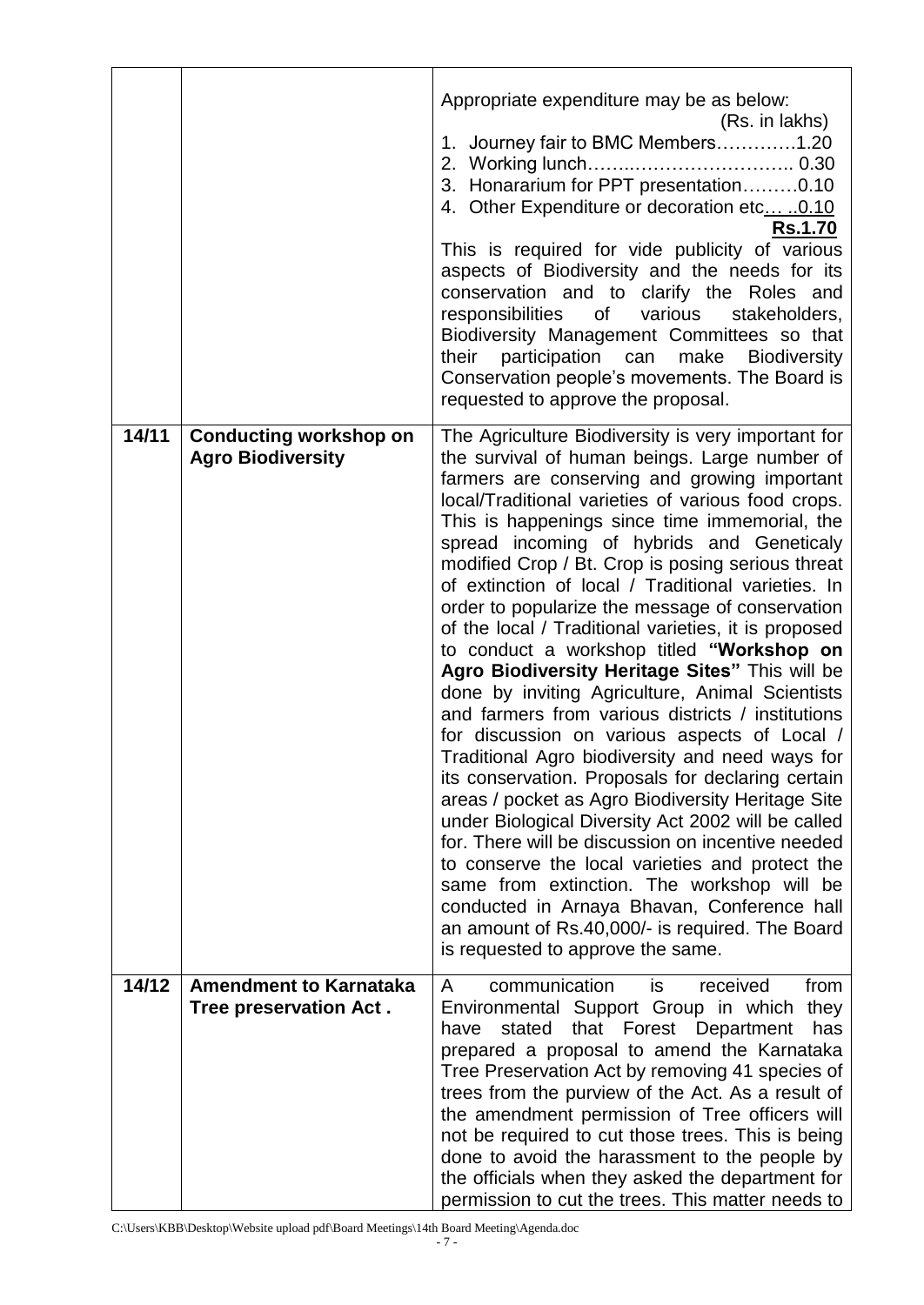| 14/13          | district<br><b>Preparation</b><br><b>of</b><br>level<br><b>Action</b><br>plan<br>on<br><b>Biodiversity</b>                                                                                                                                                                                                                                                                                          | be<br>clarification.<br>awareness | referred to the forest department for<br>After the clarification the matter will be placed for<br>discussion. Meanwhile it is suggested to ask the<br>Forest Department not to take further action<br>without clearance from the Biodiversity Board.<br>As the above step will be harmful and against<br>the conservation of Biodiversity (Annexure-10)<br>In view of the importance of Biodiversity and<br>need for its conservation, it is proposed to ask<br>the Zilla Panchayath Chief Executive Officers to<br>prepare and submit Action plan on conservation<br>and development of biodiversity and associated<br>knowledge in line with the state Biodiversity<br>strategy and action plan. This will create good<br>among<br>Panchayath and integrate the Biodiversity<br>concern in the developmental activities of Zilla<br>Panchayath in the district. The Board<br>requested to approve the same. | the               | officers                                      | Zilla<br>οf<br>is    |
|----------------|-----------------------------------------------------------------------------------------------------------------------------------------------------------------------------------------------------------------------------------------------------------------------------------------------------------------------------------------------------------------------------------------------------|-----------------------------------|---------------------------------------------------------------------------------------------------------------------------------------------------------------------------------------------------------------------------------------------------------------------------------------------------------------------------------------------------------------------------------------------------------------------------------------------------------------------------------------------------------------------------------------------------------------------------------------------------------------------------------------------------------------------------------------------------------------------------------------------------------------------------------------------------------------------------------------------------------------------------------------------------------------|-------------------|-----------------------------------------------|----------------------|
| 14/14          | <b>Project</b><br>proposal<br><b>of</b><br>Pilukula Nisarga Dhama                                                                                                                                                                                                                                                                                                                                   |                                   | has submitted a project proposal for.                                                                                                                                                                                                                                                                                                                                                                                                                                                                                                                                                                                                                                                                                                                                                                                                                                                                         |                   | The Pilukula Nisarga Dhama Society, Mangalore |                      |
|                | Society (R)                                                                                                                                                                                                                                                                                                                                                                                         |                                   | 1. Establishment of a Herbarium and                                                                                                                                                                                                                                                                                                                                                                                                                                                                                                                                                                                                                                                                                                                                                                                                                                                                           |                   |                                               | a                    |
|                | Botanical Museum of the plants                                                                                                                                                                                                                                                                                                                                                                      |                                   |                                                                                                                                                                                                                                                                                                                                                                                                                                                                                                                                                                                                                                                                                                                                                                                                                                                                                                               | 0f                |                                               |                      |
|                | Western Ghats.<br>2. In-situ conservation of selected sacred                                                                                                                                                                                                                                                                                                                                        |                                   |                                                                                                                                                                                                                                                                                                                                                                                                                                                                                                                                                                                                                                                                                                                                                                                                                                                                                                               |                   |                                               |                      |
|                |                                                                                                                                                                                                                                                                                                                                                                                                     |                                   | groves / Devarakadu/ Nagabanas etc.                                                                                                                                                                                                                                                                                                                                                                                                                                                                                                                                                                                                                                                                                                                                                                                                                                                                           |                   |                                               |                      |
|                |                                                                                                                                                                                                                                                                                                                                                                                                     |                                   | They have asked for funding as below:                                                                                                                                                                                                                                                                                                                                                                                                                                                                                                                                                                                                                                                                                                                                                                                                                                                                         |                   |                                               |                      |
| SI.            | <b>Particulars</b>                                                                                                                                                                                                                                                                                                                                                                                  |                                   |                                                                                                                                                                                                                                                                                                                                                                                                                                                                                                                                                                                                                                                                                                                                                                                                                                                                                                               | Rupees in lakhs   |                                               |                      |
| <b>No</b><br>1 | Establishment of a Herbarium                                                                                                                                                                                                                                                                                                                                                                        | $\overline{1^{st}}$ Year<br>24.00 | $2nd$ year<br>24.00                                                                                                                                                                                                                                                                                                                                                                                                                                                                                                                                                                                                                                                                                                                                                                                                                                                                                           | 3rd Year<br>24.00 | $4th$ year<br>24.00                           | $5th$ year<br>24.00  |
|                | and a Botanical Museum of                                                                                                                                                                                                                                                                                                                                                                           |                                   |                                                                                                                                                                                                                                                                                                                                                                                                                                                                                                                                                                                                                                                                                                                                                                                                                                                                                                               |                   |                                               |                      |
|                | the plants of Western Ghats.<br>of                                                                                                                                                                                                                                                                                                                                                                  |                                   |                                                                                                                                                                                                                                                                                                                                                                                                                                                                                                                                                                                                                                                                                                                                                                                                                                                                                                               |                   |                                               |                      |
| $\overline{2}$ | In-situe<br>conservation<br>selected<br>sacred<br>groves<br>$\prime$<br>Devarakadu/ Nagabanas etc.                                                                                                                                                                                                                                                                                                  | 4.00                              | 4.00                                                                                                                                                                                                                                                                                                                                                                                                                                                                                                                                                                                                                                                                                                                                                                                                                                                                                                          | 4.00              | 4.00                                          | 4.00                 |
| 3              | <b>Establishment costs</b>                                                                                                                                                                                                                                                                                                                                                                          | 19.20                             | 19.20                                                                                                                                                                                                                                                                                                                                                                                                                                                                                                                                                                                                                                                                                                                                                                                                                                                                                                         | 19.20             | 19.20                                         | 19.20                |
|                | <b>Total</b><br><b>Grand Total</b>                                                                                                                                                                                                                                                                                                                                                                  | 47.20                             | 47.20                                                                                                                                                                                                                                                                                                                                                                                                                                                                                                                                                                                                                                                                                                                                                                                                                                                                                                         | 47.20             | 47.20                                         | 47.20<br>2.36 Crores |
|                |                                                                                                                                                                                                                                                                                                                                                                                                     | It.                               | is stated that the budget of Karnataka                                                                                                                                                                                                                                                                                                                                                                                                                                                                                                                                                                                                                                                                                                                                                                                                                                                                        |                   |                                               |                      |
|                | Biodiversity Board is limited and just sufficient for<br>its important activities like preparation of PBRs,<br>Formation of BMCs and Awareness creation. We<br>have already committed for Western Ghat<br>Ecological Carrying Capacity Study It is difficult<br>to provide funds as required by The Pilukula<br>Nisarga Dhama Society. The funds can be<br>provided partially as required as below. |                                   |                                                                                                                                                                                                                                                                                                                                                                                                                                                                                                                                                                                                                                                                                                                                                                                                                                                                                                               |                   |                                               |                      |
| 1              | Establishment of a Herbarium                                                                                                                                                                                                                                                                                                                                                                        |                                   | 12.00 per year for 5 years. The rest of the fund                                                                                                                                                                                                                                                                                                                                                                                                                                                                                                                                                                                                                                                                                                                                                                                                                                                              |                   |                                               |                      |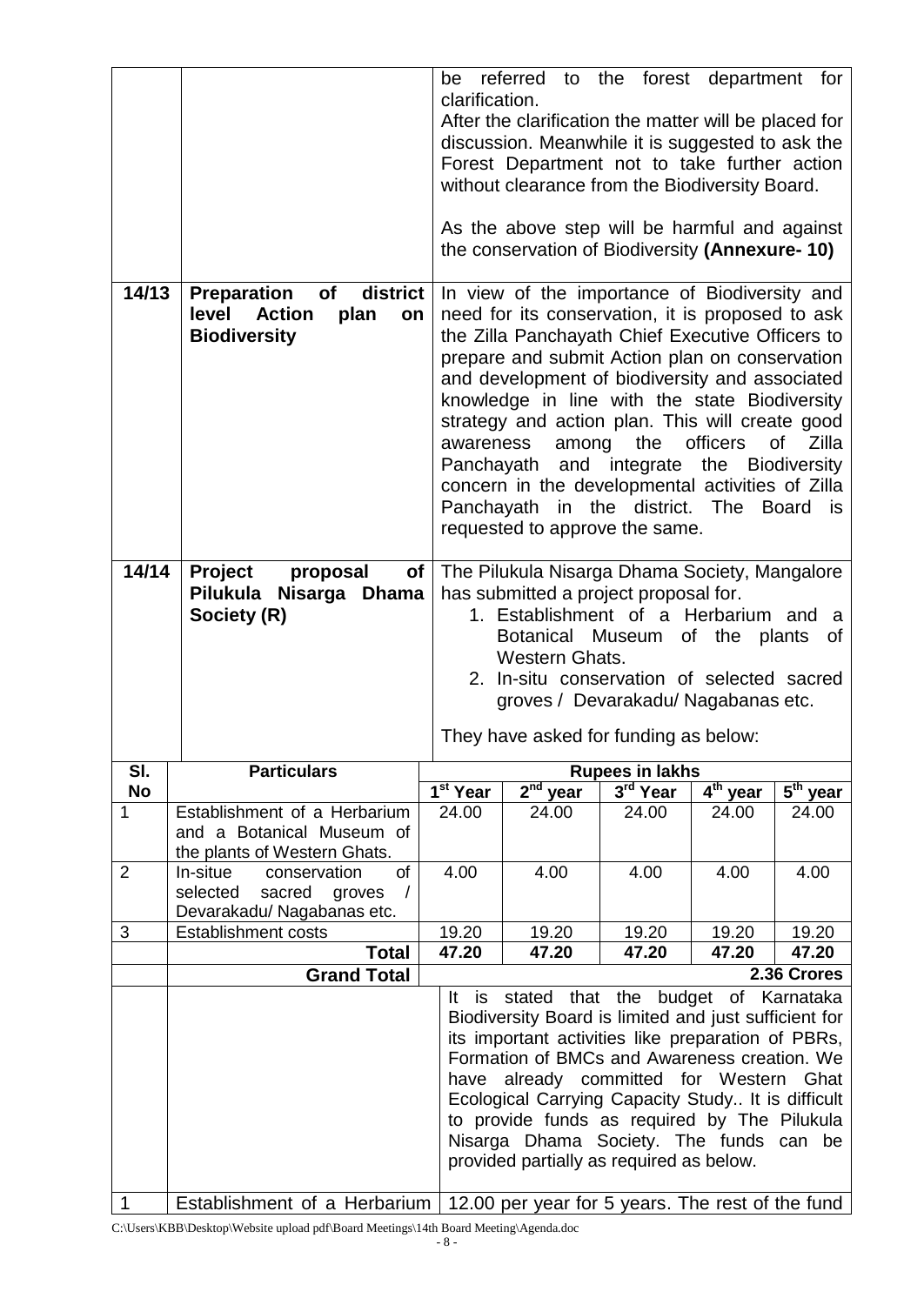|                | and a Botanical Museum of                                                         | may be managed from other sources.                                                                                                                                                                                                                                                                                                                                                                                                                                                                                                                                                                                                                                                                                                                                                                                                                                                                                                                                                                                                                                                                                                                                                                                                                                                                                                                                                                                                                                                                                        |
|----------------|-----------------------------------------------------------------------------------|---------------------------------------------------------------------------------------------------------------------------------------------------------------------------------------------------------------------------------------------------------------------------------------------------------------------------------------------------------------------------------------------------------------------------------------------------------------------------------------------------------------------------------------------------------------------------------------------------------------------------------------------------------------------------------------------------------------------------------------------------------------------------------------------------------------------------------------------------------------------------------------------------------------------------------------------------------------------------------------------------------------------------------------------------------------------------------------------------------------------------------------------------------------------------------------------------------------------------------------------------------------------------------------------------------------------------------------------------------------------------------------------------------------------------------------------------------------------------------------------------------------------------|
|                | the plants of Western Ghats.                                                      |                                                                                                                                                                                                                                                                                                                                                                                                                                                                                                                                                                                                                                                                                                                                                                                                                                                                                                                                                                                                                                                                                                                                                                                                                                                                                                                                                                                                                                                                                                                           |
| $\overline{2}$ | In-situ conservation of selected<br>sacred groves / Devarakadu/<br>Nagabanas etc. | We propose to identify and declare some<br>Devarakdus<br>Heritage<br>as<br><b>Sites</b><br>as<br>per<br>guidelines of Government of India.<br>The<br>Devarakadu<br>be<br>have<br>to<br>by<br>managed<br>Management Committees<br>Biodiversity<br>for<br>conservation purpose under the Biological<br>Diversity Act 2002. The Pilikula Society may<br>the<br>asked to survey<br>and<br>list<br>out<br>be<br>Devarakadus / Nagabanas of appropriate size<br>which can be declared as Heritage Site under<br>the act to be conserved and managed by<br>Biodiversity Management Committees. For the<br>identification and survey an amount of Rs. 2.00<br>lakhs may be provided as one time grant.                                                                                                                                                                                                                                                                                                                                                                                                                                                                                                                                                                                                                                                                                                                                                                                                                            |
| 3              | <b>Establishment Cost</b>                                                         | The establishment cost cannot be provided<br>Karnataka<br>Biodiversity Board.<br>from<br>The<br>organization should explore other sources to<br>meet the establishment Cost. (Annexure- 11).                                                                                                                                                                                                                                                                                                                                                                                                                                                                                                                                                                                                                                                                                                                                                                                                                                                                                                                                                                                                                                                                                                                                                                                                                                                                                                                              |
| 14/15          | <b>Declaration</b><br><b>Bio-</b><br>from<br><b>industries</b>                    | There are 198 Pharmaceutical Companies and<br>82 Cosmetic companies in Karnataka. The<br>companies using Bio-resources are required<br>under the Biological Diversity Act 2002 to<br>submit the declaration on utilization of Bio<br>resources giving the details of the sources and<br>the type of material being used by them. The<br>companies are giving the details but avoiding<br>the information on sources. The commercial<br>trade is not included in the act. The proposal to<br>include<br>commercial<br>trade also is<br>under<br>consideration<br>with<br><b>Biodiversity</b><br>National<br>Authority and Government of India.<br>The parliamentary Committee of Rajyasabha<br>on Subordinate legislation had a meeting with<br>National Biodiversity Authority and Member<br>Secretary, Karnataka Biodiversity Board at<br>Bandipur. They were informed about the<br>necessity to include commercial trade also in<br>the act to prevent the illegal harvesting / and<br>use of Bio resources.<br>Meanwhile it is stated that 37 Pharmaceutical<br>Companies and 59 Cosmetic Companies as<br>per this list (Annexure -12) have not submitted<br>any details about them and use of Bio<br>resources. Final notices have been issued. In<br>case of non compliance cases will be filed in<br>the court against them for violation of the Act<br>and Rules. The matter is being referred to the<br>Government to<br>appoint a Government<br>advocate to conduct the case. The Board may<br>approve the same. |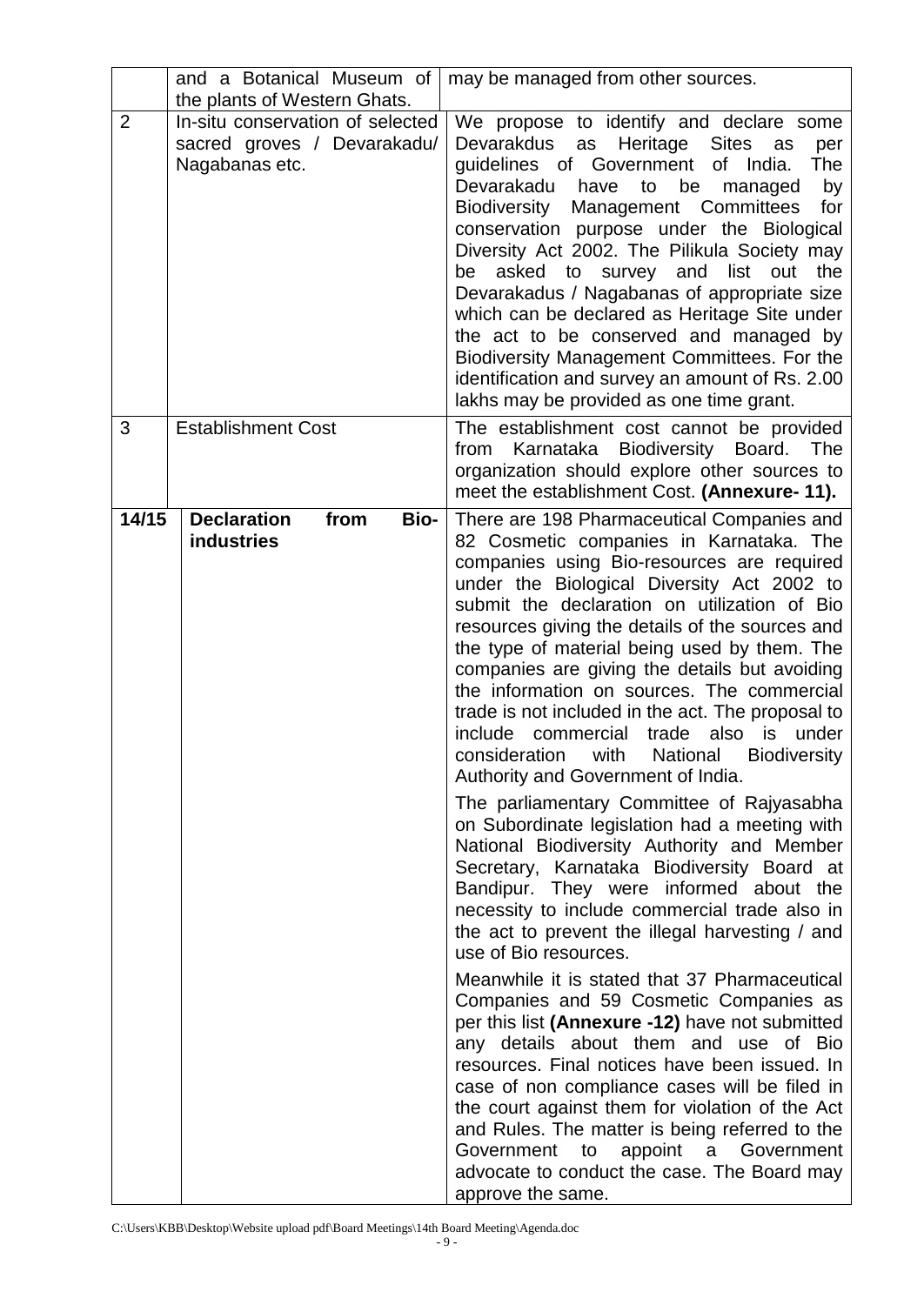# **Additional Principal Chief Conservator of Forests and Member Secretary.**

# **KARNATAKA BIODIVERSITY BOARD 14 th BOARD MEETING AGENDA**

### **INDEX**

| SI.<br><b>No</b> | <b>Subject</b>                                                       | Page<br><b>No</b> |
|------------------|----------------------------------------------------------------------|-------------------|
| $\mathbf{1}$     | Agenda for 14 <sup>th</sup> Board Meeting                            | $1 - 9$           |
| 2                | Proceedings of the 13 <sup>th</sup> Board Meeting held on 26/2/2010  | $10 - 16$         |
|                  |                                                                      |                   |
| 3                | Action taken on 13 <sup>th</sup> Board Meeting                       |                   |
|                  | <b>Annexure</b>                                                      |                   |
| $\mathbf{1}$     | Providing suitable staff to Karnataka Biodiversity Board             | $17 - 20$         |
| 2                | Conducting Workshops in 2009-10                                      | $21 - 24$         |
| 3                | <b>Conducting Consultative Meeting on Biodiversity</b>               | $25 - 27$         |
| $\overline{4}$   | Bt.Brinjal - Bt.Crop                                                 | 28-40             |
| 5                | Removal of some species from the purview of Biological Diversity Act | 41-58             |
|                  | 2002 under Section 40.                                               |                   |
| 6                | <b>Declaring Heritage Site</b>                                       | 59-60             |
| $\overline{7}$   | Heritage Site Management Rules                                       | 61                |
| 8                | <b>Declaration of Heritage Trees</b>                                 | 62-66             |
| 9                | Accounts for 2009-10                                                 | 67                |
| 10               | Amendment to Karnataka Tree Preservation Act                         | 68-74             |
| 11               | Project proposal of Pilikula Nisarga Dhama Society (R)               | 75                |
| 12               | <b>Declaration from Bio-industries</b>                               | 76-83             |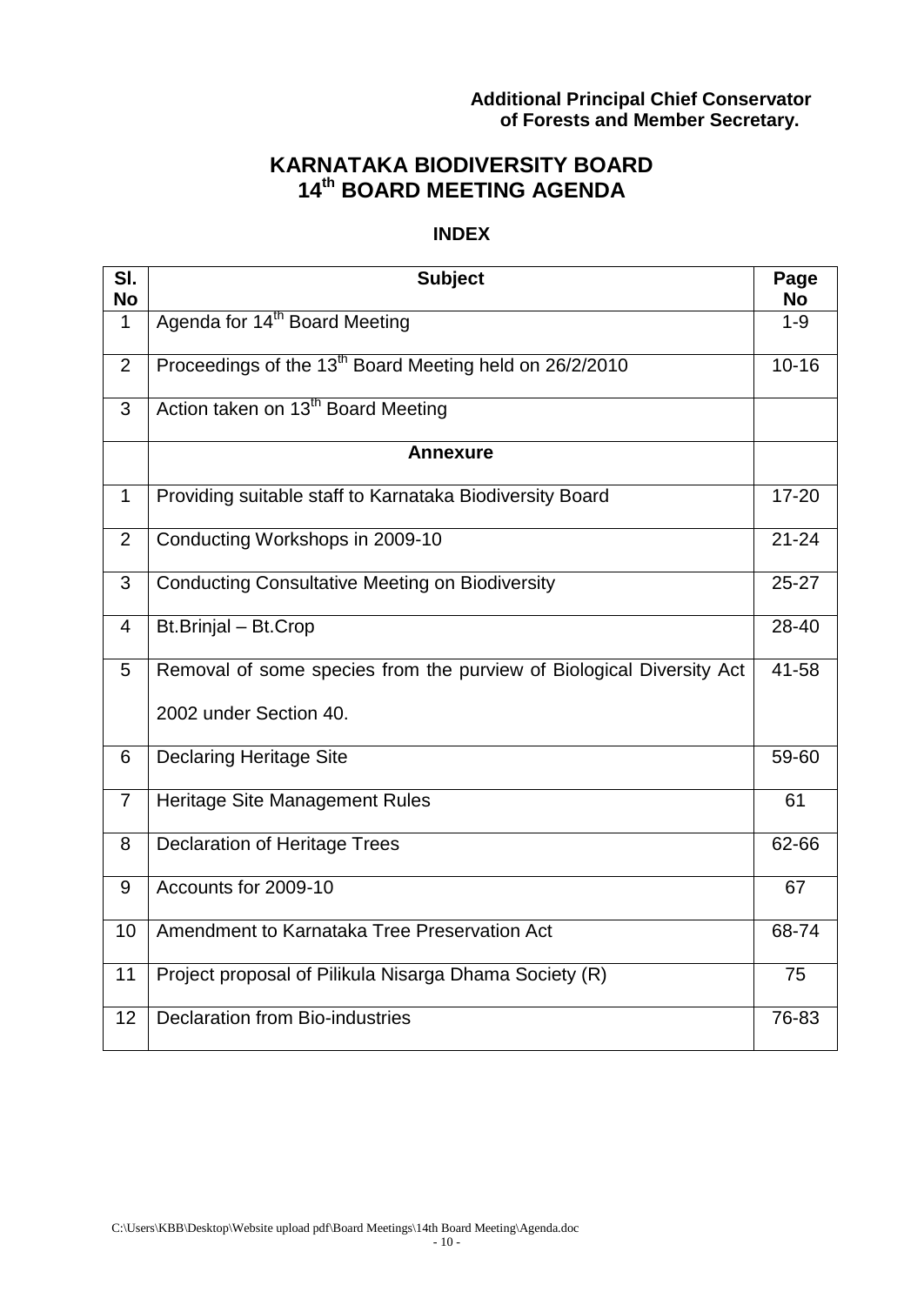### **Additional Agenda**

#### **Sub: Bt.Brinjal / Bt. Crop - reg Ref: Agenda No. 13/11.**

**\*\*\*\*\*\*\*\*\*\***

On this subject a reply is received from Maharashtra Hybrid Seeds Company Ltd, Mumbai on June 25<sup>th</sup> 2010. It is placed before the Board for perusal.

> **Additional Principal Chief Conservator of Forests and Member Secretary**